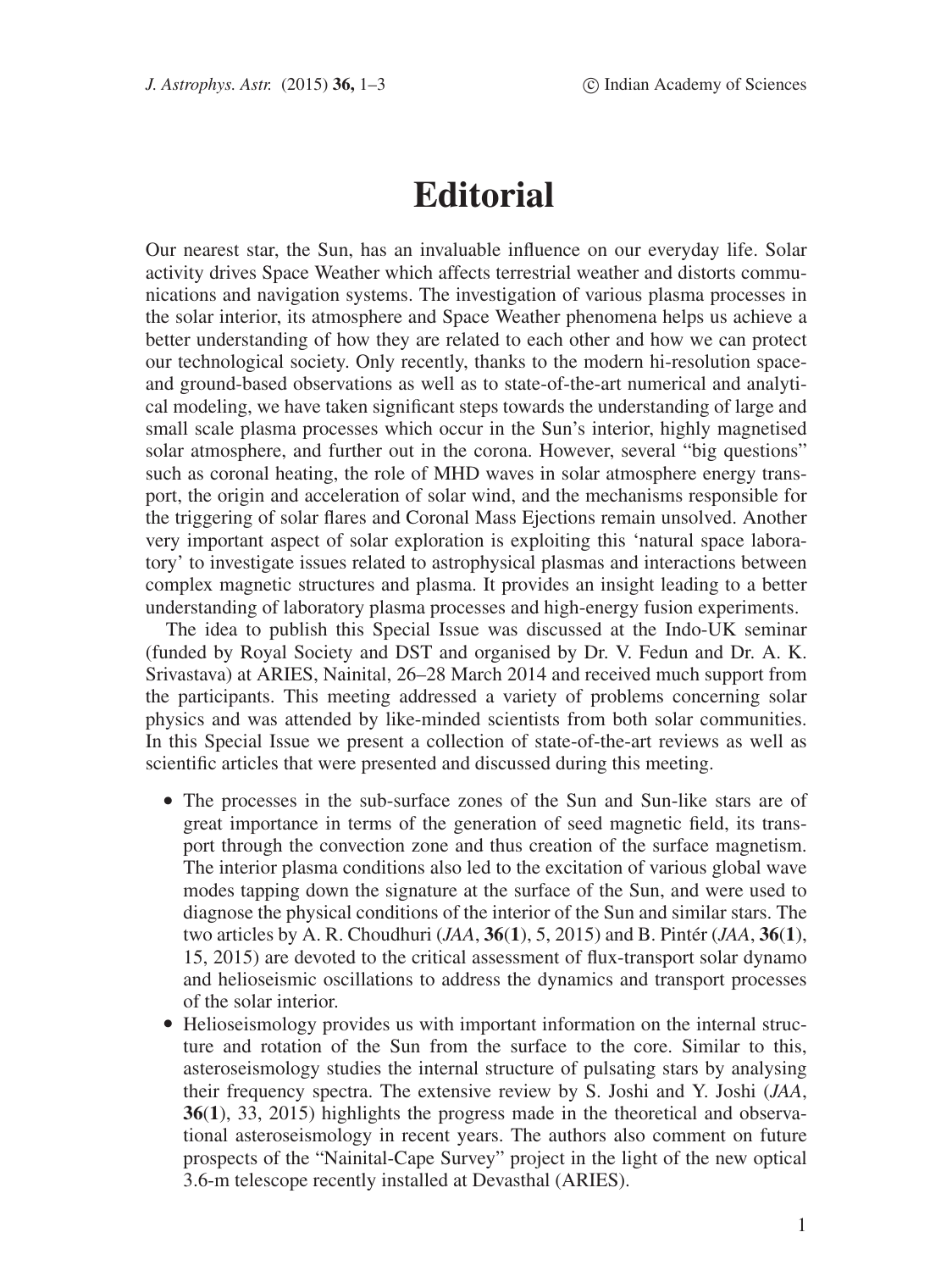## 2 *Editorial*

- We still do not have a detailed answer on the question of where the Sun's surface magnetic field originates from? The observational study of the temporal variation of Ca-K line profile of the Sun during Solar Cycles 22 and 23 by G. Sindhuja & J. Singh (*JAA*, **36**(**1**), 81, 2015), provides knowledge about the solar irradiance variation with the magnetic cycle. This important analysis will enable a better understanding of the solar cycle origin and solar dynamo modelling.
- It is known that the solar cycle exhibits North–South asymmetry. A similar asymmetry has been studied by N. G. Gyenge *et al*. (*JAA*, **36**(**1**), 103, 2015) in the case of the distribution of solar macrospicules, which will have future consequences on small-scale flux-transport processes from sub-photopsheric.
- The precursor study of solar flares is addressed by M. B. Korsos *et al*. (*JAA*, **36**(**1**), 111, 2015) which is the least understood phenomena but may shed newer light on the triggering processes of solar flares and related eruptions. It is well known that such flaring regions associate with huge flux-rope eruptions, which may further lead to the formation of Coronal Mass Ejection. If such eruptions are Earth-directed, then they can potentially create the Space Weather effects.
- The articles by P. Pagano *et al*. (*JAA*, **36**(**1**), 123, 2015) and B. Filippov *et al*. (*JAA*, **36**(**1**), 157, 2015) are devoted respectively, to the numerical and observational aspects of the solar magnetic flux-ropes in the solar corona and their dynamical behaviour.
- The fast solar wind is emanated from polar coronal holes, and its origin from chromospheric layers is still a challenge to understand. The review by B. N. Dwivedi & K. Wilhelm (*JAA*, **36**(**1**), 185, 2015) describes the polar plumes and their association with the wind.
- MHD waves play a vital role in the heating processes and dynamics of the highly magnetised Sun's atmosphere (see e.g., Banerjee *et al*., *SolPhys*, 2007; Wedemeyer-Böhm *et al*., *Nature*, 2012; Mathioudakis *et al*., *SSR*, 2012). The analysis of their propagation can be utilised in diagnosing the localised physical conditions and a better understanding of various linear and non-linear wave phenomena in the complex magnetic structures (see Andries *et al*. *SSR*, 2009; Ruderman & Erdelyi, *SSR*, 2009). The articles by M. K. Griffiths *et al*. (*JAA*, **36**(**1**), 197, 2015), B. Dwivedi & A. K. Srivastava (*JAA*, **36(1)**, 225, 2015), and I. Zhelyazkov (*JAA*, **36**(**1**), 233, 2015) are focussed on the topic of MHD seismology, accurate magnetic fields determination in gravitationally stratified loops using kink waves, study of Kelvin–Helmholtz instability in solar jets and CMEs, and a new numerical code "SAMUG" based on Graphics Processing Units (GPU) to model MHD waves and transients in the solar atmosphere.

India and UK have long-lasting bilateral collaborations in solar physics and space research. The UK community has a strong heritage in these fields, while the growing Indian solar physics community is becoming well established with a good balance of senior and upcoming young solar scientists. Senior solar physicists Prof. S. M. Chitre, Prof. S. Hasan and Prof. B. N. Dwivedi pursued their early career scientific research in close association with various solar and plasma physics groups in the UK, e.g., in Cambridge, Oxford and Glasgow between the 60s and 80s. This later extended to the period 90s–2010 by Prof. D. Banerjee (IIA, Bangalore), Dr. D. Tripathi (IUCAA, Pune), Dr. A. K. Srivastava (IIT-BHU), Dr. A. Sarkar (IISER-Kolkata) and Dr. S. Subramanian at different institutions in the UK, e.g., Armagh